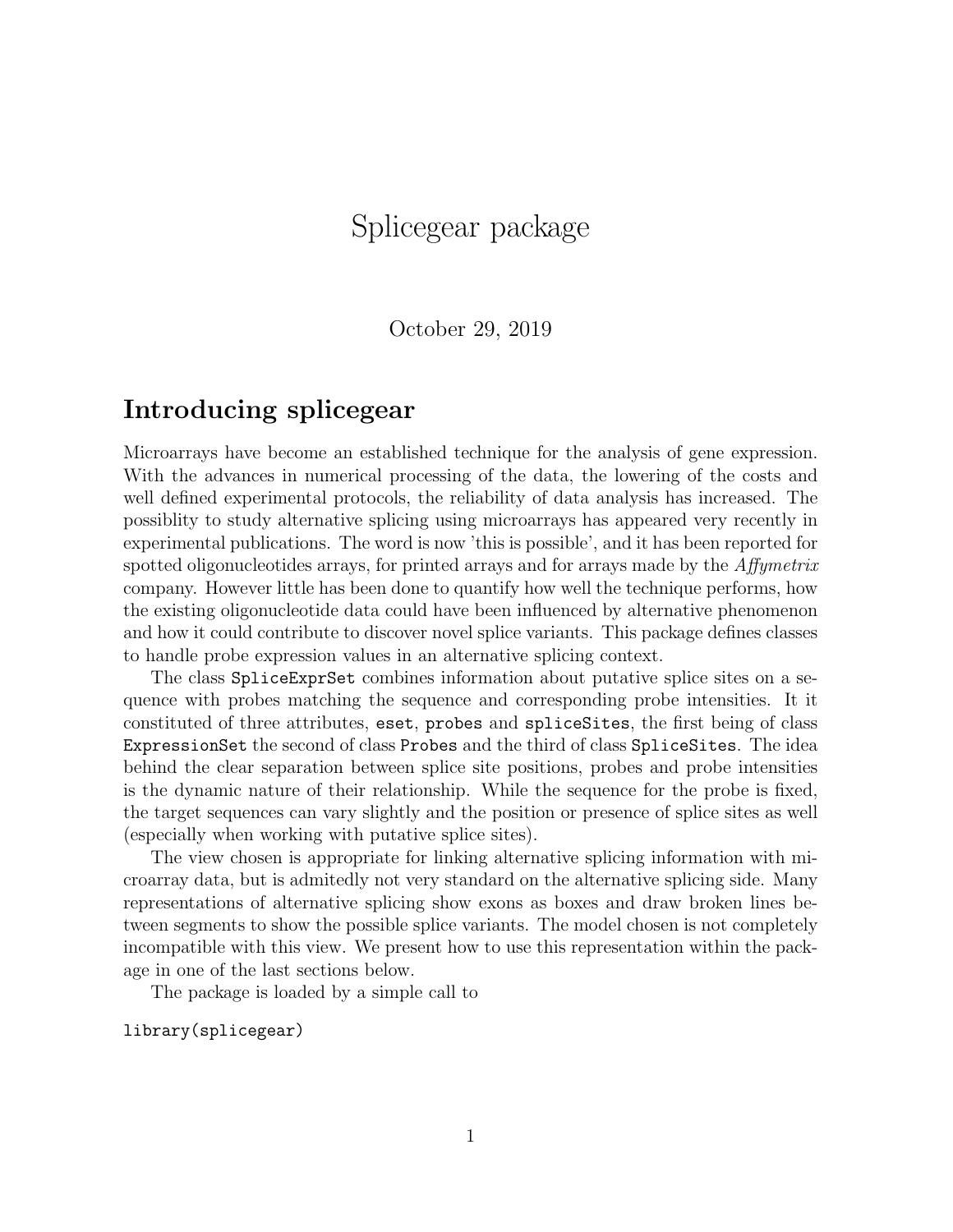### Plotting methods

Plotting methods are defined for the classes SpliceSites and SpliceExprSet.

Exact matching of the reference sequences used by the database of putative splice sites against the probes of Affymetrix U95A chips were performed. The expression values from the GeneLogic 'Dilution' dataset (RNA extracted from cells from the central nervous system and from the liver) were observed.

```
> data(spsites)
> print(spsites)
Alternative splicing sites (SpliceSites):
        seq is 2496 bp long (warning: sequence not included).
        13 type I splice site(s)
An object of class 'AnnotatedDataFrame': none
        2 type II splice site(s)
An object of class 'AnnotatedDataFrame': none
        0 type III splice site(s)
> plot(spsites)
```
### Import data

The package has facilities to parse XML structures in a defined XML format (see <http://palsdb.ym.edu.tw/index2.html>) Motivations were discussed in length in a once submitted manuscript. To summarize, we hoped to initiate efficient data exchange for alternative splicing, in the spirit of the WDDX and SOAP formats. The DTD we introduce is more a call for discussion by interested parties. It is not fully compliant with WDDX nor SOAP, althought it may come in the future.

The XML can be stored in a file. In  $\bf{R}$ , one can make an object of class xml very easily:

```
> library(XML)
> filename <- system.file("extdata", "example.xml", package="splicegear")
> xml <- xmlTreeParse(filename, asTree=TRUE)
```
Further details concerning XML handling can be found in the documentation for the package XML.

The XML structure can be converted to a list of *SpliceSites*:

```
> spsites <- buildSpliceSites(xml, verbose=FALSE)
> length(spsites)
```
[1] 7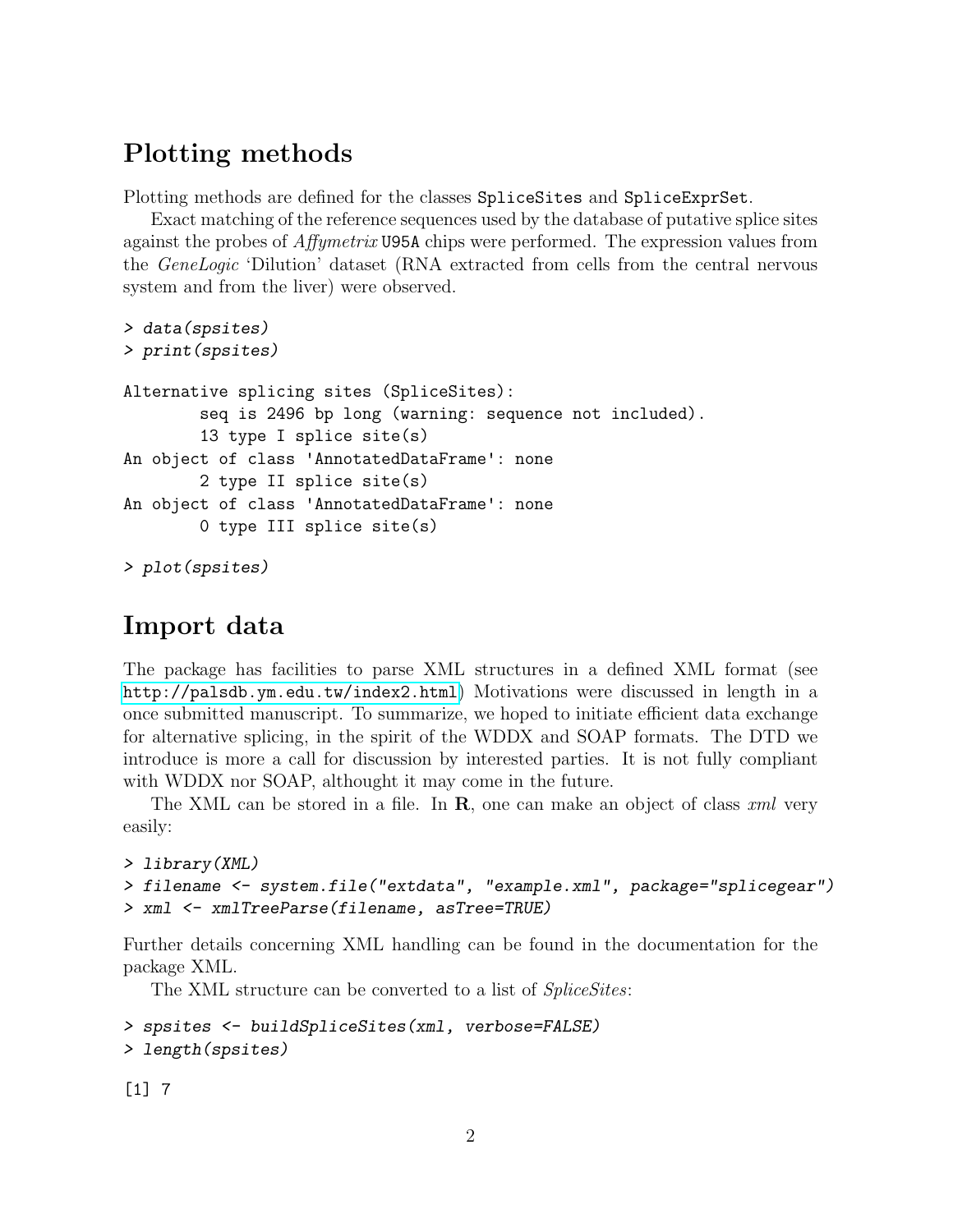```
> show(spsites[1:2])
$Hs.4
Alternative splicing sites (SpliceSites):
        seq is 4080 bp long (warning: sequence not included).
        22 type I splice site(s)
An object of class 'AnnotatedDataFrame'
  rowNames: 1 2 ... 22 (22 total)
 varLabels: tissue histology site
  varMetadata: labelDescription
        1 type II splice site(s)
An object of class 'AnnotatedDataFrame'
 rowNames: 1
 varLabels: tissue histology site
 varMetadata: labelDescription
        0 type III splice site(s)
$Hs.1219
Alternative splicing sites (SpliceSites):
        seq is 2576 bp long (warning: sequence not included).
        50 type I splice site(s)
An object of class 'AnnotatedDataFrame'
 rowNames: 1 2 ... 50 (50 total)
 varLabels: tissue histology site
 varMetadata: labelDescription
        2 type II splice site(s)
An object of class 'AnnotatedDataFrame'
 rowNames: 1 2
 varLabels: tissue histology site
 varMetadata: labelDescription
        0 type III splice site(s)
```
The package is currently able to connect to the 'database of putative alternative splicing' PALSdb. The typical way to obtain data from the web is composed of two steps.

- 1. query a web site and obtain XML in return
- 2. build R objects from the XML

```
xml <- queryPALSdb("alcohol")
spsites <- buildSpliceSites(xml, verbose=FALSE)
```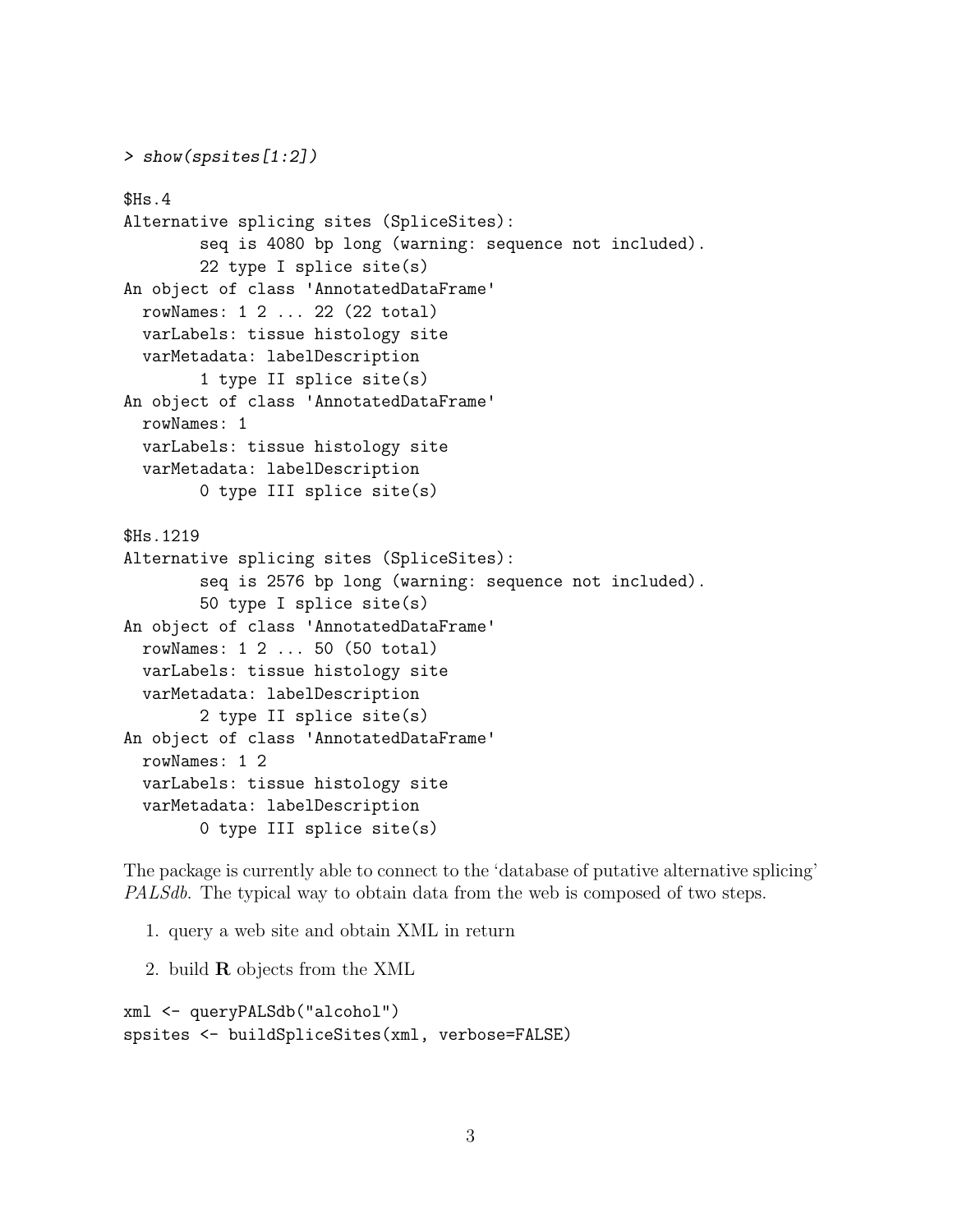#### The class SpliceSites

The class SpliceSites is a little complex. One should refer to the relevant help file for details. We only introduce here a detailed example of can be performed.

```
> ## build SpliceSites
> library(XML)
> filename <- system.file("extdata", "example.xml", package="splicegear")
> xml <- xmlTreeParse(filename, asTree=TRUE)
> spsites <- buildSpliceSites(xml, verbose=FALSE)
> ## subset the second object in the list
> my.spsites <- spsites[[2]]
```

```
> plot(my.spsites)
```


As shown, for most

of the putative splice site several ESTs are supporting evidences. One might want to see the tissue distribution of the matches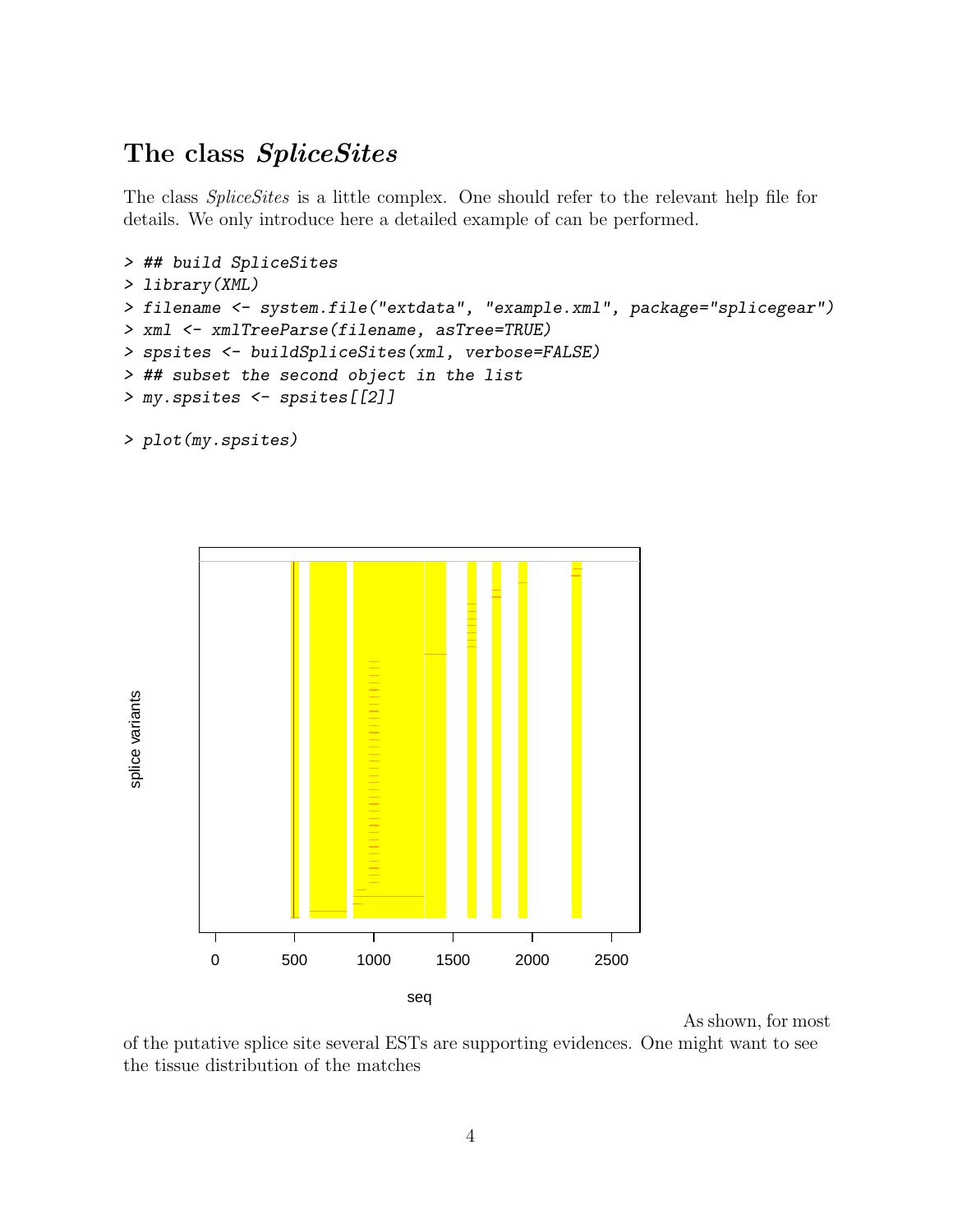### Data in a *data.frame*

The *data.frame* has a very important role in the S language. A large number of function are designed around this data structure. We provide a way to link the class SpliceExprSet with this data structure. The function casting to  $data-frame$  is named as.data.frame.SpliceExprSet. Using the S3 dispatch system, a call to as.data.frame with a first argument of class *SpliceExprSet* should be enough.

```
> data(spliceset)
> dataf <- as.data.frame(spliceset)
> colnames(dataf)
[1] "begin" "end"
[3] "isintypeI" "isintypeII"
[5] "Experiment.ID" "Material"
[7] "Nominal.Liver.RNA.mass..micrograms" "Nominal.SNB.19.RNA.mass..micrograms"
[9] "Scanner" "Liver.Dilution"
[11] "Cell.line.Dilution" "Full.Mixture"
[13] "exprs"
> lm.panel \leq function(x, y, ...) {
+ points(x,y,...)
+ p.lm <- lm(y^{\sim}x); abline(p.lm)
+ }
>
> ## to plot probe intensity values conditioned by the position of the probes on
> ## the mRNA:
> ## (commented out to avoid a warning)
> ##coplot(log(exprs) ~ Material | begin, data=dataf, panel=lm.panel)
>
```
Further explanations about formulas and models in  $S$ -plus and  $R$  can be found easily elsewhere.

### Genomic view

A popular representation of splice variants shows exons as boxes, linked by broken lines to show which exons are skipped and which ones are not for the splice variants ??. In this context, type II and type III splice variants are not relevant: each exon is only likely to be skipped. The package features an experimental class that extends the class SpliceExprSet and gives compatibility with this representation.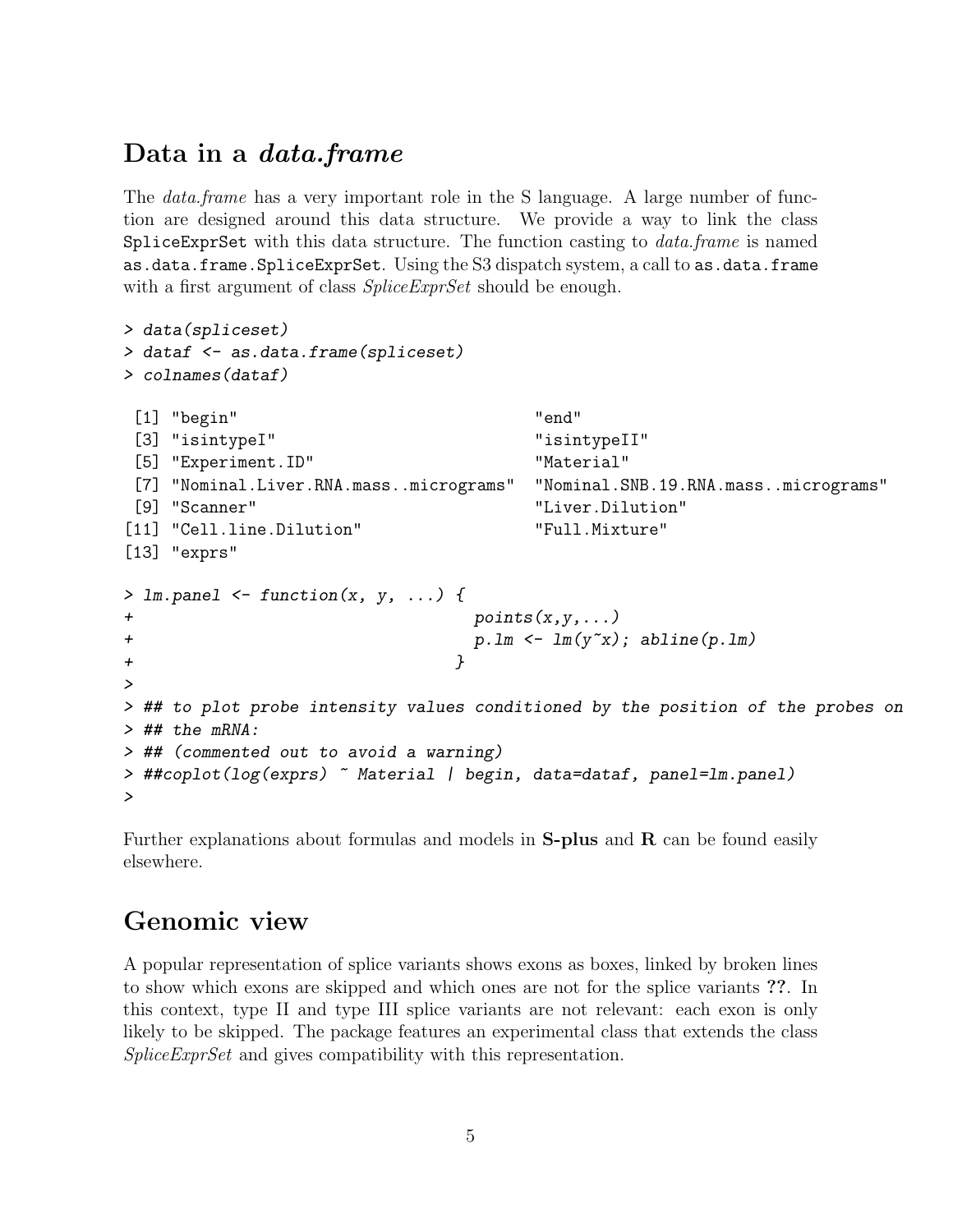```
> ## a 10 bp window
> seq.length <- as.integer(10)
> ## positions of the exons
> spsiteIpos <- matrix(c(1, 3.5, 5, 9, 3, 4, 8, 10), nc=2)
> ## known variants
> variants <- list(a=c(1,2,3,4), b=c(1,2,3), c=c(1,3,4))
> ##
> n.exons <- nrow(spsiteIpos)
> spvar <- new("SpliceSitesGenomic", spsiteIpos=spsiteIpos,
+ variants=variants, seq.length=seq.length)
```
A plotting method (not unlike the display that can be found on the TrEmbl website) is provided.

 $> par(mfrow = c(3,1), mar = c(3.1, 2.1, 2.1, 1.1))$ > plot(spvar, split=TRUE, col.exon=rainbow(n.exons))